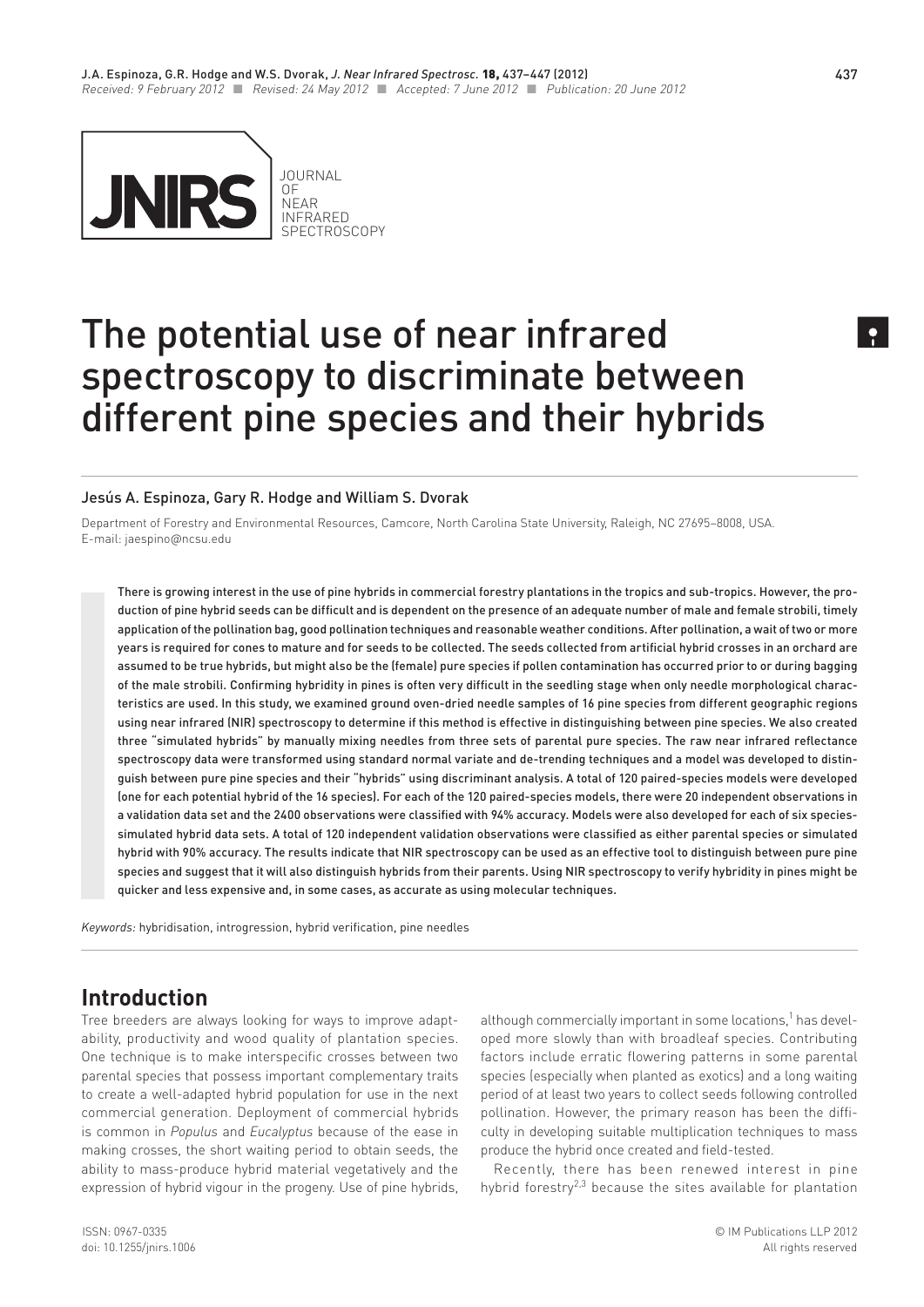establishment today are often slightly dry or cold and better adapted varieties are needed. A large pine hybrid testing programme, coordinated by Camcore (International Tree Breeding and Conservation Program) at North Carolina State University, which is sponsored by the forest industry in the southern hemisphere, was initiated in 2005. Since that time, more than 45 different hybrid combinations have been attempted by the industrial partners and a total of 60 hybrid trials have been established in the field in South America and southern Africa.4,5 Furthermore, tree diseases are becoming more common and new pine hybrid varieties need to be developed<sup>6</sup> in order to take advantage of superior tolerance of one of the pure species. One of the best success stories in pine plantation forestry in recent years is the rapid development of the *P. patula ×P. tecunumanii* hybrid in South Africa to deal with survival problems in the nursery and in the field associated with the Pitch canker fungus (*Fusarium circinatum*).2,3,7 Vegetative propagation techniques are improving and are becoming increasingly common, particularly in the southern hemisphere, $8-11$  giving foresters the ability to mass produce hybrids for commercial deployment once they are developed.

One of the challenges when conducting pine hybrid breeding is to confirm that the seeds produced from an artificial cross between two different species are true hybrids and not the result of the female parent being contaminated with local pollen from the same species before or during the bagging of female strobili. Therefore, verification techniques are needed to confirm that the putative hybrid seeds or seedlings are actually hybrids before attempting any costly commercial mass multiplication procedure. Using needle morphology to discern whether a pine seedling is a hybrid between two parental species is often difficult and impractical.

To address the problem of verifying hybridity of pine seeds or seedlings, researchers have used a number of chemical and molecular markers such as isozymes,12,13 randomly amplified polymorphic DNA (RAPD)<sup>14,15</sup> and single nucleotide polymorphisms (SNPs).16,17 Even though these molecular tools are sometimes effective, they have multiple disadvantages in that they require highly skilled labour, have expensive set-up costs that can be time-consuming, often involve hazardous chemicals and are sometimes not accurate because hybrids have a tendency to generate atypical banding patterns.<sup>18</sup>

Another approach to assessing hybridity in pines might be near infrared (NIR) reflectance spectroscopy. NIR spectroscopy has been used for a number of years for quantitative assessment of many constituents in agricultural and food items such as protein, fibre, fat etc.<sup>19</sup> The NIR technique consists of irradiating the samples with near infrared light, which is absorbed selectively depending on the presence and chemical arrangement of the bonds, mainly between carbon, hydrogen, oxygen and nitrogen, that give rise to a variety of functional groups that are NIR active.<sup>20,21</sup> The technique has been used successfully to determine nitrogen and lignin content of both fresh leaves and litter from a range of forest tree and grassland species.22 Several authors have demonstrated that NIR spectroscopy could be used to determine wood chemistry and is an inexpensive and rapid alternative to traditional laboratory methods.23–28 In tree breeding, NIR spectroscopy has been used to distinguish *Betula pendula* and *B. pubescens* from their hybrids<sup>19</sup> and, more recently, the same technique was used to successfully discriminate seedlings of *Eucalyptus globulus*, *E. nitens* and their hybrids.20

Based on these results, a study was conducted to determine if seedlings from 16 different pure pine species could be identified using NIR spectroscopy assessment of dried pine needles. The study included two phases. The first phase attempted to separate pure species from each other using NIR spectroscopy. The second phase consisted of creating "simulated" pine hybrids by manually mixing needles from two different pure species and scanning these to evaluate if NIR spectroscopy could consistently separate them from the parental species. The objective of the study was to demonstrate that NIR technology could be used to discriminate between different pine species and, thus, possibly between pure species and hybrids, offering an alternative to more costly molecular assessments.

## **Materials and methods** Genetic material and test design

The study was conducted using seedlings from 16 different pine species (Table 1) from tropical, sub-tropical and temperate regions in the western hemisphere. Sub-populations of *Pinus tecunumanii* from low- (LE) and high elevations (HE) in Central America and the varieties of *P. greggii* var. *greggii* and var. *australis* in northern (N) and southern (S) Mexico, clearly distinguishable in molecular analysis,29–30 were treated as different species in this study.

The seeds of the 16 pine species were germinated in 200  $\text{cm}^3$ containers, Treepots (Stuewe & Sons, [http://www.stuewe.](http://www.stuewe.com/products/treepots.php) [com/products/treepots.php](http://www.stuewe.com/products/treepots.php) ), in the greenhouse at NC State University. The nursery medium was a 1:1:1 mixture of sterilised sand, vermiculite and perlite. Seedlings were watered every two days. A low dosage NPK fertilizer was applied to the seedlings when needed. At 12 months, the seedlings were transplanted to larger containers of 1650 cm<sup>3</sup> Treepots and fertilized with osmocote. At the time of transplanting, the seedlings of each species were randomly grouped into five replicates of five seedlings each (25 seedlings per species) and allowed to develop for an additional five months before harvesting the needles.

#### Sample processing

Phase I. Pure species

Completely elongated needles from the first flush of each seedling were collected and treated as an independent sample. Every needle sample from each replicate and species was placed in a lunch-sized paper bag. Information about date, species ID and replicate number were recorded. This sampling scheme yielded a total of 400 samples (16 species × 5 replicates×5 seedlings). Seven samples were eliminated due to the low amount of foliage available, leaving a total of 393 samples. The foliage samples were dried by placing them in a forcedair oven at  $500^{\circ}$ C until a constant weight was achieved.<sup>31</sup>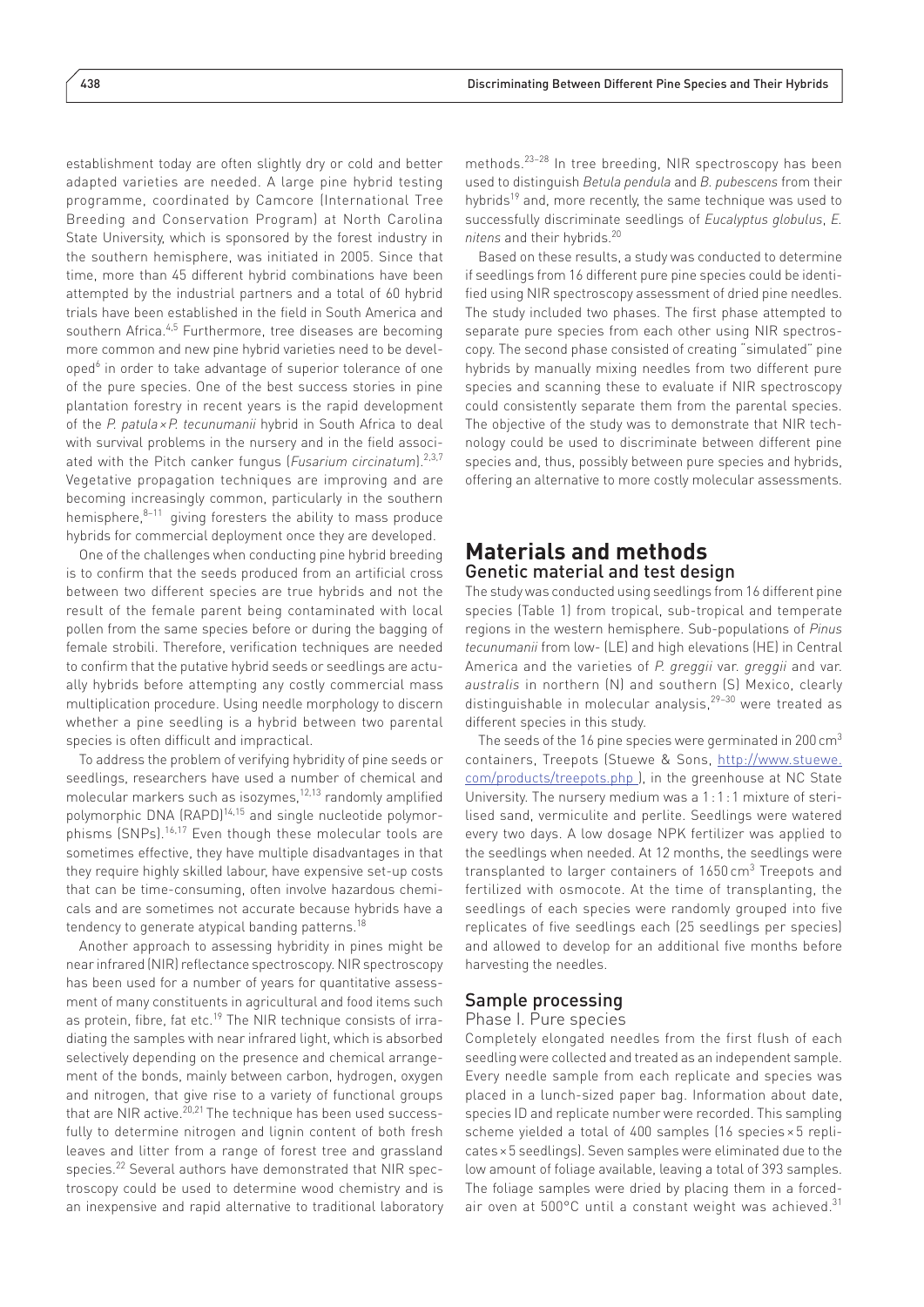| <b>Species</b><br>code | <b>Species name</b>                | Zone                      | Latitude            | Longitude    | Elevation<br>range<br>(m) | Average<br>rainfall<br>(mm) |
|------------------------|------------------------------------|---------------------------|---------------------|--------------|---------------------------|-----------------------------|
| PCB                    | P. caribaea var.<br>bahamensis     | Tropical/<br>Sub-topical  | 12-27° N            | 77-90° W     | $1 - 12$                  | 1250                        |
| PCH                    | P. caribaea var.<br>hondurensis    | Tropical                  | 12-18° N            | 83-90° W     | $5 - 800$                 | 2115                        |
| PM                     | P. maximinoi                       | Tropical                  | $13 - 19^{\circ}$ N | 86-100°W     | 750-2100                  | 1403                        |
| P0                     | P. oocarpa                         | Tropical/<br>sub-topical  | $13 - 28$ °N        | 86-95° W     | 500-2900                  | 149                         |
| PTHE                   | P. tecunumanii (HE)                | Tropical                  | $14 - 17$ ° N       | 86-93° W     | 1170-2900                 | 1602                        |
| PTLE                   | P. tecunumanii (LE)                | Tropical                  | 12-17° N            | 85-89° W     | 400-1650                  | 1393                        |
| PGS                    | P. greggii (S)                     | Sub-topical               | 20-21° N            | 98-99° W     | 1150-2350                 | 1367                        |
| PH                     | P. herrerae                        | Sub-topical               | $16-23^\circ$ N     | 97-106° W    | 1600-2450                 | 1102                        |
| PL                     | P. leiophylla                      | Sub-topical/<br>temperate | $12 - 29$ ° N       | 96-108° W    | 1600-3000                 | 1150                        |
| PPP                    | P. patula var. patula              | Sub-topical/<br>temperate | $16 - 24^{\circ}$ N | 96-100° W    | 1490-3000                 | 1489                        |
| PPL                    | P. patula var.<br>longipedunculata | Sub-topical               | $17-18°$ N          | $92 - 97$ °W | 1800-2800                 | 1100                        |
| <b>PS</b>              | P. pseudostrobus                   | Sub-topical               | $14 - 22$ °N        | 90-105° W    | 1600-3200                 | 1150                        |
| <b>PR</b>              | P. radiata                         | Sub-topical/<br>temperate | 27-30° N            | 115-120° W   | 300-1100                  | 560                         |
| PE                     | P. elliottii                       | Temperate                 | $27 - 35^{\circ}$ N | 81-92° W     | $1 - 150$                 | 1270                        |
| PGN                    | P. greggii (N)                     | Temperate                 | $24-25$ °N          | 100-101° W   | 1960-2590                 | 681                         |
| PT                     | P. taeda                           | Temperate                 | $30 - 39$ ° N       | 78-92° W     | $0 - 610$                 | 1270                        |

Table 1. Pinus species used in this study and their climatic zones.

Once dried, the samples were ground to a fine powder in a cyclone mill and passed through a 1mm screen to minimise the particle-size effect. The samples were processed using the methodologies suggested by Atkinson and collaborators<sup>19</sup> where each sample of 1g was held in a rotating sample cup and scanned at visible and NIR wavelengths between 400nm and 2500nm using a scanning monochromator (Model 6500, Foss NIRSystems, Silver Spring, MD, USA). Spectra were acquired at every 2nm intervals, giving a total of 1050 data points for each sample. After grinding, all samples were re-dried at 50°C for 24 hours prior to NIR scanning. Samples were removed from the oven and allowed to equilibrate to room temperature inside a laboratory desiccating chamber before measurement. The temperature in the laboratory was maintained at 24°C. The time from foliage collection to the completion of the NIR scanning was approximately one week.

#### Phase II. Simulated pine hybrid samples by mixing needles from two pure species

In order to get some indication of how well NIR spectroscopy might be able to distinguish between a pure species and a hybrid between and one pure species and another pure species, a second experiment using "simulated hybrids" was conducted. The "hybrid" foliage was simulated by mixing foliage of two pure species. Throughout the remainder of the manuscript, these mixtures will be referred to as "simulated hybrids".

The processing of samples for Phase II was very similar to Phase I. However, in the second phase, only six of the pure pine species (*Pinus caribaea* var. *hondurensis, P. tecunumanii* (LE), *P. patula* var. *patula, P. greggii* (S)*, P. elliottii* and *P. taeda*) representing tropical, sub-topical and temperate environments, respectively, were used (Table 2). Each needle sample from the six species was split into two sub-samples. One sub-sample represented a parental pure species. The second sub-sample was mixed with a sub-sample of another parental species to create simulated pine hybrids of *P. tecunumanii* (LE) × *P. patula, P. taeda*×*P. greggii* (S) and *P. elliottii*× *P. caribaea* (Table 2). All samples were then scanned. A total of 450 samples were used in this phase. One hundred fifty samples from pure pine species (six species × five replicates × five seedlings) and 300 samples from the simulated hybrids (mixed needles) (three pairs of two species× ten samples×five replicates) were processed using the methodology described for Phase I.

#### Data processing

As a preliminary step, we tried a few different combinations of pre-processing on a limited number of data sets, including standard normal variate, de-trend, multiple scatter correction and 2<sup>nd</sup> derivative. We then chose a single approach to use for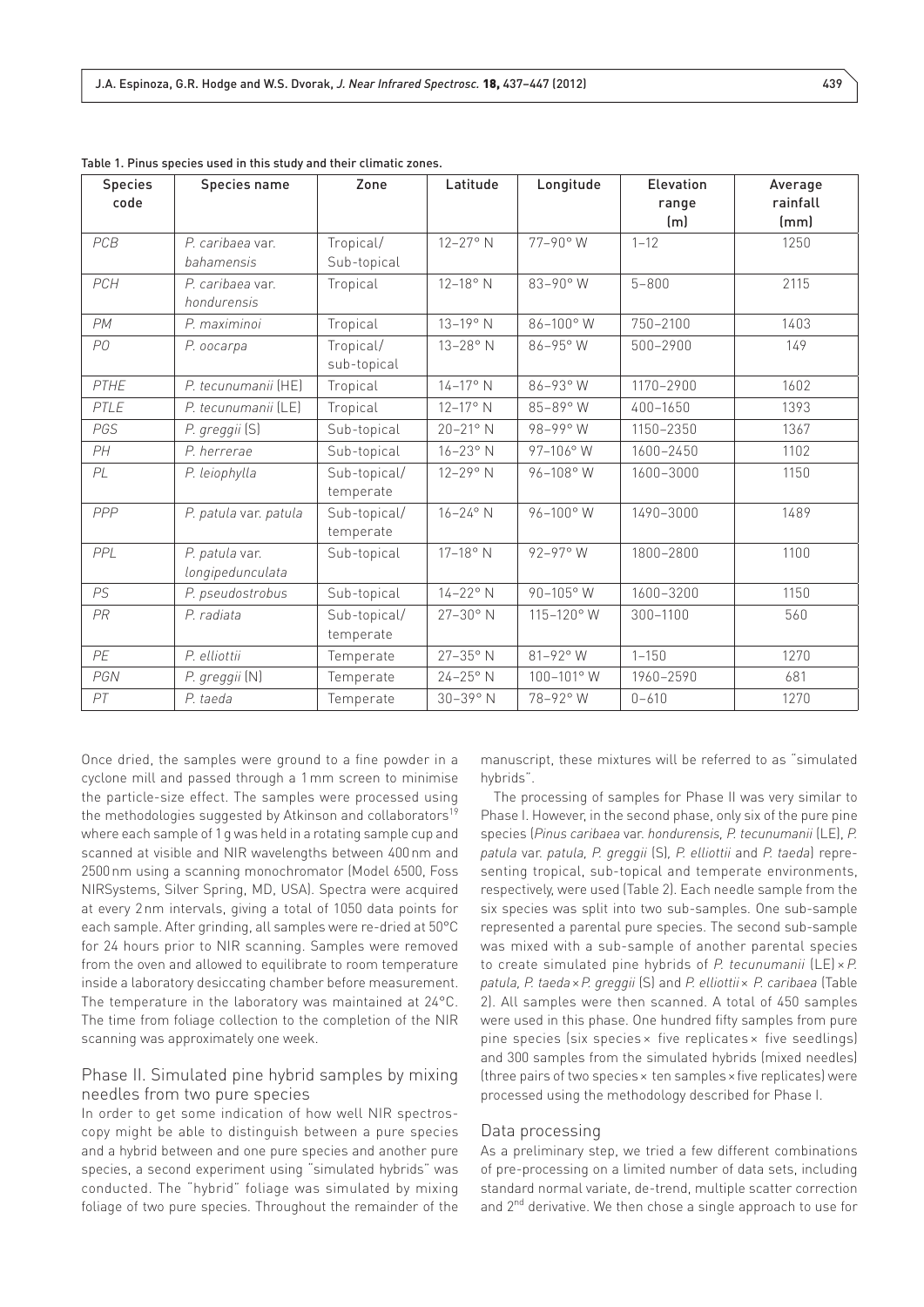| Species code    | Species name                                | Region                |  |  |  |  |  |  |  |  |
|-----------------|---------------------------------------------|-----------------------|--|--|--|--|--|--|--|--|
| Pure            |                                             |                       |  |  |  |  |  |  |  |  |
| <b>PCH</b>      | P. caribaea var. honurensis                 | Tropical              |  |  |  |  |  |  |  |  |
| PTLE            | P. tecunumanii (LE)                         | Tropical              |  |  |  |  |  |  |  |  |
| PGS             | P. greggii (S)                              | Sub-topical           |  |  |  |  |  |  |  |  |
| PPP             | P. patula var. patula                       | Sub-topical/temperate |  |  |  |  |  |  |  |  |
| PE              | P. elliottii                                | Temperate             |  |  |  |  |  |  |  |  |
| PT              | P. taeda                                    | Temperate             |  |  |  |  |  |  |  |  |
|                 | Simulated hybrid                            |                       |  |  |  |  |  |  |  |  |
| $PTLE\times PP$ | P. tecunumanii (LE) × P. patula var. patula |                       |  |  |  |  |  |  |  |  |
| PTxPGS          | P. taeda × P. greggii (S)                   |                       |  |  |  |  |  |  |  |  |
| $PE \times PCH$ | P. elliottii x P. caribaea var. hondurensis |                       |  |  |  |  |  |  |  |  |

Table 2. Pure pine species selected to create simulated pine hybrids by mixing needles from the two pure species.

all 120 paired-species datasets and all nine pure species— "simulated hybrid" datasets. In all cases, the raw spectral data, log(1/reflectance) were processed using standard normal variate and de-trending transformations.<sup>32</sup> All the processing was carried out using The Unscrambler X ver 10.0 software (CAMO Software Inc., NJ, USA). The data were first analysed using the entire range of wavelengths between 400nm and 2500nm in order to determine which regions of the spectrum showed the highest discriminatory power. Subsequently, based on the results from the single-wavelength analysis, further analyses were carried out using combinations of wavelengths from these regions. The discriminant analyses of the transformed data were conducted using PROC DISCRIM of SAS software, version 9.2 (SAS Institute Inc. Cary, NC, USA). PROC DISCRIM develops a discriminant function using a measure of the generalised squared distance between classes, based on the pooled covariance matrix and accounting for the prior probabilities of the classes. In order to test the classification model on an independent data set, the first three of five replicates (15 seedlings per species) of phase I were used as a calibration data set (i.e. to build the classification model) and the last two replicates (ten trees per species) were used as the validation data set. A classification model was built for every pair of species, a total of 120 models, in order to examine every possible hybrid for the 16 species. In the second phase, the calibration data set consisted of the first three replicates including the three artificial hybrids (15 trees per pure species plus 30 trees per artificial hybrid) and the last two replicates (ten trees per species from pure species and 20 trees per artificial hybrid) were used as the validation data set. For each simulated hybrid, two classification models were built to separate the two parental species from the hybrid, a total of six models (three simulated hybrids versus two parent species). This would represent a typical situation in a hybrid breeding programme, where the maternal pure species parent is known and, thus, the options for putative hybrid progeny would be "hybrid" produced from controlled-pollination, or "pure species" produced by pollen contamination from the same species as the mother.

Finally, to examine which wavelengths might be important in distinguishing between pairs of species, three paired-species datasets were examined as case studies *(P. elliottii* and *P. caribaea* var. *hondurensis*, *P. patula* var. *patula* and *P. tecunumanii* (LE) and *P. taeda* and *P. greggii* var. *australis*). For these datasets, principal component analysis was conducted using The Unscrambler on each of the three paired species datasets and loadings on wavelengths in the first principal component were compared. Also, a stepwise discriminant analysis was carried out with SAS to identify the best discriminant models using only five wavelengths. The characteristic bond vibration and chemical structures associated with the selected wavelengths were identified, using literature reviews of studies using samples of agricultural forage $^{33}$  and wood. $^{34}$ 

## **Results**

Discriminant analysis models were built for each of the 120 species pairs using three sets of wavelengths: (a) all available wavelengths (400–2500 nm), (b) wavelengths in the near infrared region (1100–2500 nm) and (c) wavelengths 1850–2500 nm. Examinations of weights placed on specific wavelengths showed that the region of the spectrum from 1850nm–2500nm was particularly useful to help distinguish species but, in some cases, the model with wavelengths 1850– 2500nm substantially improved the separation of species over the other two wavelength sets. For example, the comparison of *P. greggii* (S) with *P. caribaea* var. *bahamensis* improved classification accuracy from 50% using the entire spectrum 400–2500 nm and 80% using the region 1100–2500 nm, to 90% using the region 1850nm–2500nm. Of the three possible wavelength sets, the model with the best classification accuracy was chosen for each of the 120 species pairs. The most accurate model came from 400–2500nm for 54 of the species pairs, from 1100–2500nm for 34 of the species pairs and from 1850–2500nm for 32 of the species pairs.

Each species was used in a paired-species model with all other species so there were 120 different models in total.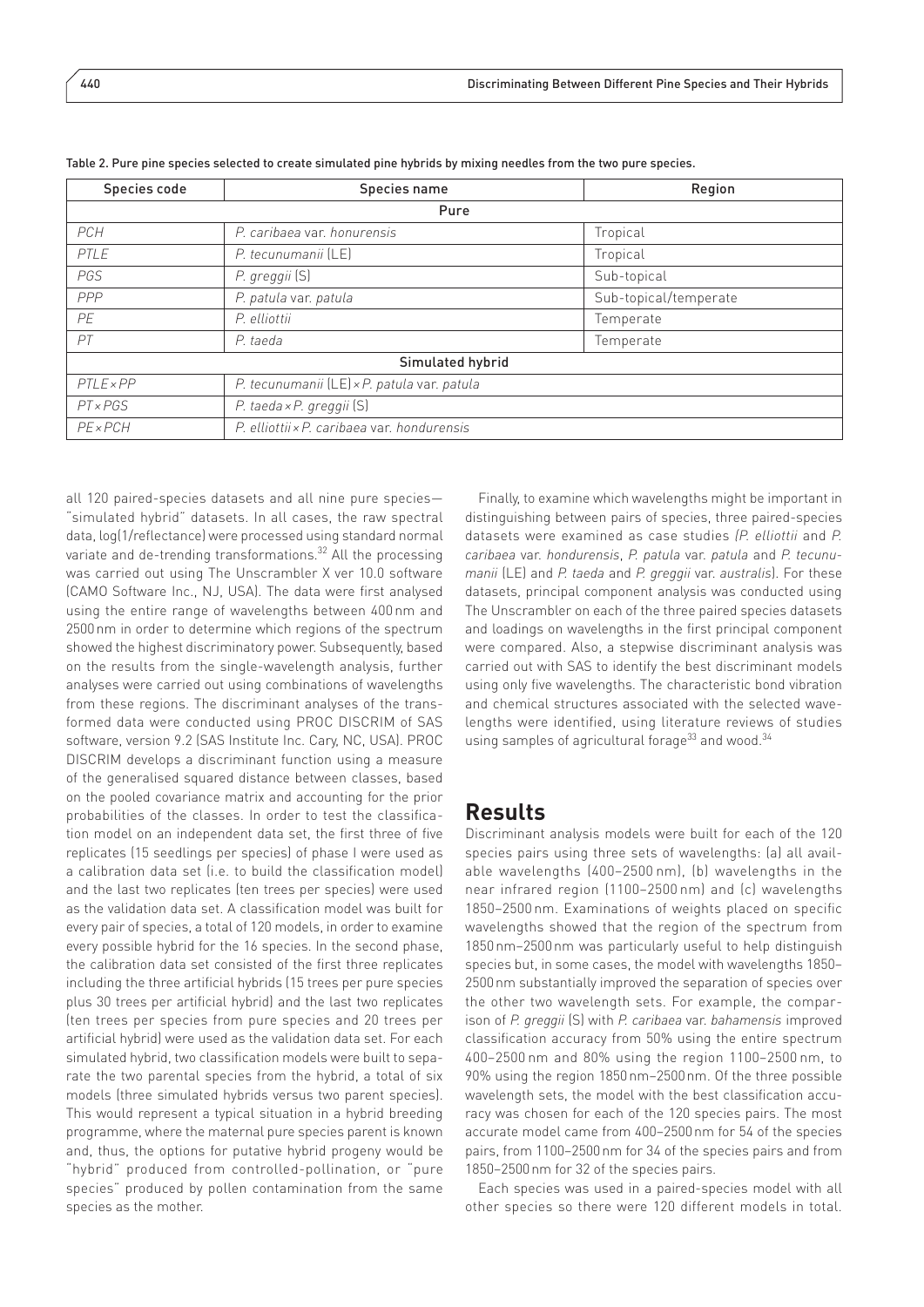For each paired species model, 15 samples of each species were used to develop the calibration model and, in all 120 models, all the calibration samples were correctly classified by species. Table 3 presents the results of species classification for the independent validation data sets (ten samples per species×two species=20 independent samples) for all of the 120 models. As an example, the paired-species model to distinguish *P. caribaea* var. *hondurensis* and *P. elliotti* correctly classified 90% of the *P. elliottii* validation samples as *P. elliottii* (see Table 3, row *caribaea* var. *hondurensis,* column *elliottii*) and correctly classified 100% of the *P. caribaea* var*. hondurensis*  validation samples (see Table 3, row *elliottii,* column *caribaea* var. *hondurensis*). Across all 16 species and all 120 species pairs, the mean for correct classification was 94%, with a range from 60% to 100% (Table 3). As might be expected, some of the lower accuracy values (i.e. lower percentages of correct classification) occurred when species pairs were closely related. For example, *P. tecunumanii* (LE) and *P. oocarpa* from Central America are very closely related genetically. Microsatellite molecular markers are able to distinguish between the two taxa<sup>30</sup> but RAPD molecular markers cannot.<sup>35</sup> The NIR model correctly assigned only 60% of the *P. oocarpa* and 80% of the *P. tecunumanii* (LE). Similarly, for the two varieties of *P. tecunumanii* (high-elevation and low-elevation), NIR spectroscopy was able to distinguish between them with about the same level of accuracy, 80% for HE and 70% for LE. The NIR models also had difficulty distinguishing *P. patula* var. *longipedunculata* from both of the varieties of *P. tecunumanii*, with accuracies of 60% and 70% (Table 3). Thorough botanical analysis of needles and cones from mature trees and RAPD molecular marker assessment have both easily separated *P. patula* var. *longipeduculata* from *P. tecunumanii* (HE) in natural stands.<sup>36</sup> However, their external needle morphology and colour are very similar, making them practically indistinguishable in the seedling stage.

There were, however, cases with some closely related pairs of species where the NIR models were able to distinguish the species with very high accuracy. For example, *P. patula* var. *patula* and *P. patula* var. *longipedunculata* were distinguished from each other with 100% accuracy for both taxa. Two species in the Pseudostrobus group, *P. pseudostrobus* and *P. maximinoi* were distinguished from each other with 100% and 90% accuracy, respectively.

Overall, the two species which were most easily classified using NIR models, were *P. patula* var. *patula* and *P. pseudostrobus.* Regardless of which species it was paired with, the independent *P. patula* var. *patula* samples were classified as *P. patula* var. *patula* with 100% accuracy, with the other species being correctly classified with 96% accuracy (Table 3). The corresponding values for *P. pseudostrobus* were 99% and 97%. *Pinus elliottii* was another species that was easily classified using NIR spectroscopy, with 97% accuracy for *P. elliottii* and, on average, 99% accuracy for the other species in the paired analysis (Table 3).

The species that was the most difficult to classify correctly was *P. herrerae.* Good results were found when *P. herrerae* was paired with most species, but there were problems distinguishing *P. herrerae* from *P. pseudostrobus* (60% accuracy) and in correctly classifying both varieties of *P. tecunumanii* when paired with *P. herrerae* (60% and 70% accuracy for HE and LE, respectively). *Pinus herrerae*, an open-cone pine, does have some external needle morphologic traits that are similar to the closed-cone pines, *P. patula* var. *longipedunculata* and P. tecunumanii.<sup>36</sup> At one time, research was conducted to determine if *P. tecunumanii* in Central America was possibly an extension of *P. herrerae* in western Mexico.37 Results indicated that the two species could be separated by both botanical and molecular analyses. However, when we analysed the data from *P. herrerae* and *P. pseudostrobus* in more detail and developed a model using different range of wavelength (1890–2268nm), NIR spectra was able to distinguish between them with 100% accuracy (data not shown). These results suggest that if a general model does not work to distinguish some species, a specific model could be developed to achieve higher levels of accuracy.

Similar to the trend found for the pure species in phase I, the spectral region from 1850–2500nm was found to be useful for the discriminant analysis of the three simulated hybrids and the six different pure pine "parental" species. Interestingly, wavelengths 400–780 nm, in the visible region of the spectrum, also produced classification models with good accuracy. However, we focused on the same three sets of wavelengths (400–2500 nm, 1100–2500 nm and 1850–2500 nm) in order to directly compare them with the pure species analyses.

For the hybrid data sets, there were six case studies of a pure species compared to a simulated hybrid. As before, the calibration models gave 100% correct classification in all cases. Table 4 presents the results of validation data sets for these case studies and is read in the same manner as Table 3. The best results were obtained for the simulated *P. taeda ×P. greggii* (or *P. greggii ×P. taeda*) versus the maternal species. For the *P. taeda ×P. greggii* versus *P. taeda* model, the independent *P. taeda* samples were classified as *P. taeda* with 100% accuracy, while 85% of the hybrid samples were classified as hybrids. In other words, no *P. taeda* were classified as hybrid, all samples that the NIR model identified as a (simulated) hybrid was indeed a (simulated) hybrid with 15% of the hybrids being incorrectly classified as *P. taeda*. For the *P. greggii ×P. taeda* versus *P. greggii* model, 100% of the hybrids were classified correctly and 80% of the *P. greggii* were classified correctly; however, 20% of the *P. greggii* samples were classified as hybrid. The results with the *P. elliottii × P. caribaea* var. *hondurensis* hybrids were also good. For the *P. elliottii × P. caribaea* var. *hondurensis* versus *P. elliottii* model, 100% of the hybrids and 80% of the *P. elliottii* were classified correctly. However, 20% of the *P. elliottii* samples were classified as hybrid. For the *P. caribaea* var. *hondurensis × P. elliottii* versus *P. caribaea* var. *hondurensis* model, both the hybrid and the *P. caribaea* samples were classified with 100% accuracy. Finally, the *P. patula ×P. tecunumanii* hybrid models were reasonable, with between 70% to 100% accuracy for hybrid and pure species (Table 4). For the two cases, 20% to 30% of the pure species samples were mistakenly identified as hybrids.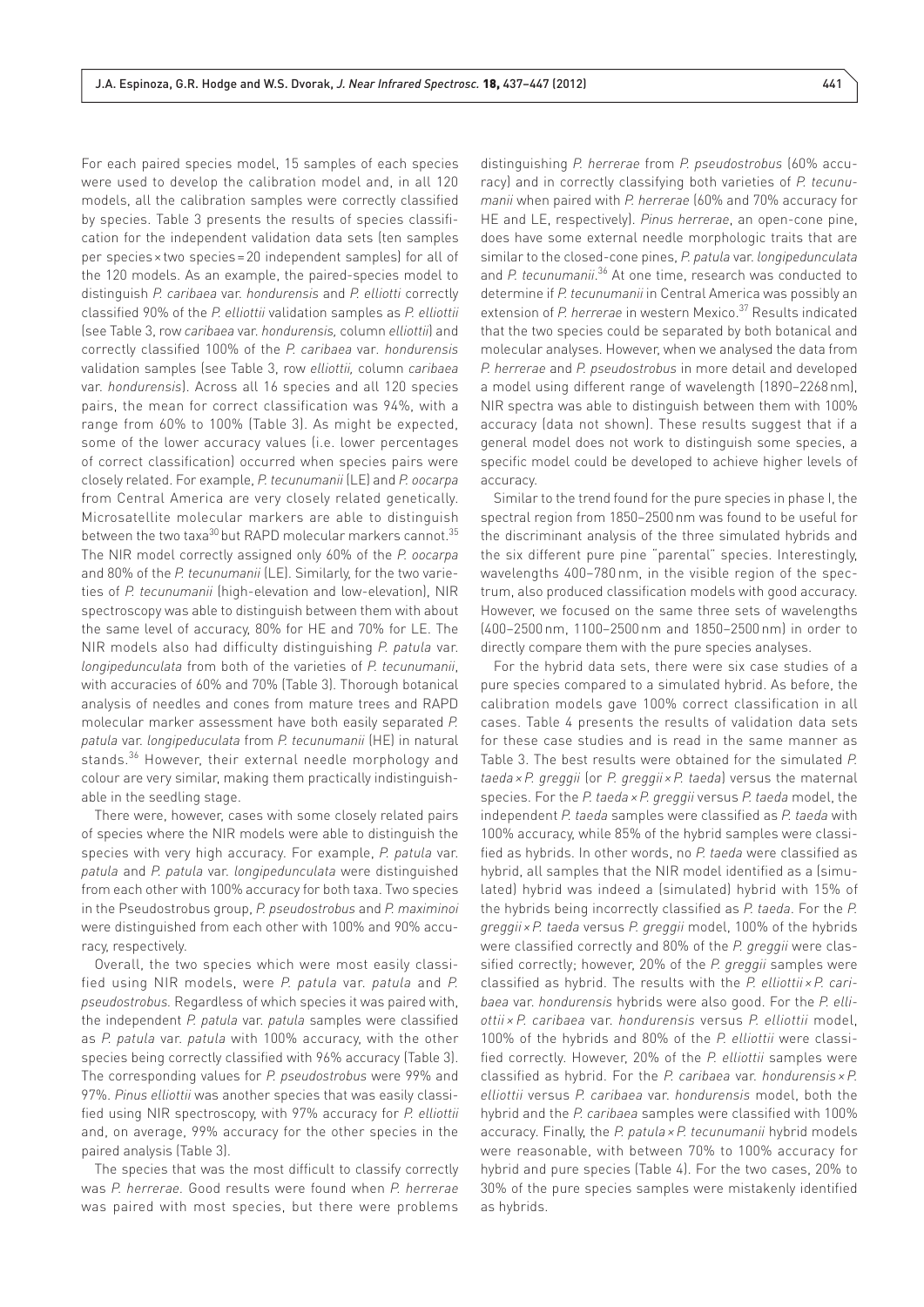| ì<br>i<br>ت<br>د<br>$-20$ at $74$ mino c.                                                          |                                                                       |
|----------------------------------------------------------------------------------------------------|-----------------------------------------------------------------------|
| $\overline{\phantom{a}}$<br>í                                                                      |                                                                       |
| l<br>assifie<br>$\ddot{\phantom{0}}$<br>ı<br>ļ<br>ï<br>j<br>í<br>ļ<br>I<br>ı<br>.<br>!<br>י<br>ׇ֚֘ | ;<br>n n<br>j<br>Ξ<br>ì<br>ׇ֚֘֝֬<br>j<br>$\frac{1}{1}$<br>ı<br>ť<br>۱ |

| AVERAGE                                     | 97                    | 83                    | $\overline{6}$  | $\overline{6}$  | 66                | ႙ၟ              | 83         | 83              | 97              | 97       | $\frac{8}{8}$                                                                | 92                       | 98             | 97             | $\frac{100}{2}$     | 83                   | 76      |                                                                                                                                                                                                          |
|---------------------------------------------|-----------------------|-----------------------|-----------------|-----------------|-------------------|-----------------|------------|-----------------|-----------------|----------|------------------------------------------------------------------------------|--------------------------|----------------|----------------|---------------------|----------------------|---------|----------------------------------------------------------------------------------------------------------------------------------------------------------------------------------------------------------|
| var. long.<br>eynaed                        | 100                   | 100                   | $\infty$        | $\rm 80$        | 100               | 100             | 100        | $\overline{90}$ | 100             | 100      | 90                                                                           | 85                       | 100            | 100            | 100                 |                      | 76      |                                                                                                                                                                                                          |
| var. pat.<br>eynied                         | 100                   | 100                   | $\infty$        | 100             | 100               | $\infty$        | $\infty$   | $\infty$        | 100             | 100      | 100                                                                          | 100                      | 100            | 100            |                     | 100                  | 96      |                                                                                                                                                                                                          |
| (S)<br>пррэтр                               | 90                    | 100                   | $\infty$        | 100             | 100               | 100             | $\infty$   | $\rm ^{\rm 80}$ | 100             | 100      | 90                                                                           | 100                      | $\infty$       |                | 100                 | 100                  | 95      | ectly classified as Species A (rows) in a paired-species model with Species B (columns). Results shown are from the best of three NIR                                                                    |
| (N)<br>првэл                                | 90                    | 100                   | 100             | 100             | 100               | $\infty$        | 90         | 100             | 90              | $\infty$ | 90                                                                           | 100                      |                | 100            | 100                 | 100                  | 95      |                                                                                                                                                                                                          |
| (TE)<br><b>H</b> uem<br>-nunoa <sub>1</sub> | 100                   | 95                    | 70              | 60              | 100               | $\infty$        | 100        | 100             | 100             | 100      | $\infty$                                                                     |                          | 100            | $\overline{6}$ | 100                 | 70                   | 89      |                                                                                                                                                                                                          |
| (HE)<br><b>linsm</b><br>-nunoəi             | 100                   | $\overline{90}$       | $\infty$        | $\overline{90}$ | 100               | 100             | 100        | $\infty$        | 100             | 100      |                                                                              | 70                       | 100            | 100            | 100                 | $\overline{60}$      | 92      |                                                                                                                                                                                                          |
| ерәе;                                       | 100                   | 100                   | $\overline{90}$ | 100             | 100               | $\infty$        | $\infty$   | 100             | 90              |          | $\infty$                                                                     | 100                      | 100            | 100            | 100                 | 100                  | 97      |                                                                                                                                                                                                          |
| ellioiii                                    | 90                    | $\overline{90}$       | 100             | 100             | 100               | 100             | 100        | 100             |                 | 100      | 100                                                                          | 100                      | 100            | 100            | 100                 | 100                  | 66      |                                                                                                                                                                                                          |
| ejeiber                                     | 90                    | 85                    | $\overline{90}$ | 100             | 100               | 100             | $\infty$   |                 | $\overline{90}$ | 100      | 100                                                                          | 95                       | 100            | 100            | 100                 | 100                  | 96      |                                                                                                                                                                                                          |
| leiophylla                                  | 100                   | 100                   | $\odot$         | 90              | 100               | 100             |            | $\infty$        | 100             | 100      | 90                                                                           | 100                      | 100            | 90             | 100                 | 90                   | 95      |                                                                                                                                                                                                          |
| эвлэлэд                                     | 90                    | 85                    | $\rm ^{\rm 6}$  | 70              | 90                |                 | $\infty$   | <b>D6</b>       | 100             | 100      | $\overline{0}$                                                               | 70                       | 100            | 100            | 100                 | $\infty$             | 87      |                                                                                                                                                                                                          |
| snqo.ı<br>-sopnasd                          | 100                   | 100                   | 90              | 100             |                   | $\overline{60}$ | 100        | 100             | 100             | 100      | 100                                                                          | 100                      | 100            | 100            | 100                 | 100                  | 97      |                                                                                                                                                                                                          |
| <i>ed.ieooo</i>                             | 100                   | 90                    | 90              |                 | 100               | $\infty$        | 100        | $\infty$        | 100             | 100      | 70                                                                           | $\rm 80$                 | 100            | 100            | 100                 | 100                  | 94      |                                                                                                                                                                                                          |
| lou<br>-jwixew                              | 100                   | 90                    |                 | $\odot$         | 100               | $\infty$        | $\odot$    | $\infty$        | 100             | $\infty$ | 100                                                                          | $\beta$ <sup>O</sup>     | 100            | 90             | 100                 | 90                   | 83      |                                                                                                                                                                                                          |
| var. hond.<br>caribaea                      | 100                   |                       | 100             | 100             | 100               | 100             | 100        | 100             | 100             | 100      | 100                                                                          | 100                      | 90             | 100            | 100                 | 100                  | 99      |                                                                                                                                                                                                          |
| var. bah.<br>caribaea                       |                       | 70                    | 100             | 100             | 100               | 100             | $\infty$   | 100             | $_{\rm 80}$     | 100      | 60                                                                           | 95                       | 100            | 90             | 100                 | 100                  | 92      |                                                                                                                                                                                                          |
| Species                                     | caribaea<br>var. bah. | var. hond<br>caribaea | maximino.       | pdrepoo         | pseudos<br>trobus | herrerae        | leiophylla | radiata         | elliotii        | taeda    | tecunu<br>manii<br>$\begin{array}{c} \boxed{\pm} \\ \boxed{\pm} \end{array}$ | 同<br>manii (L<br>tecunu- | greggii<br>(N) | greggii (S)    | patula var.<br>pat. | patula var.<br>long. | AVERAGE | spectroscopy discriminant analysis models using different sets of wavelengths: a) 400-2500 nm, 1100-2500 nm and 1852-2500 nm.<br>Values in the table are the percentage of independent observations corr |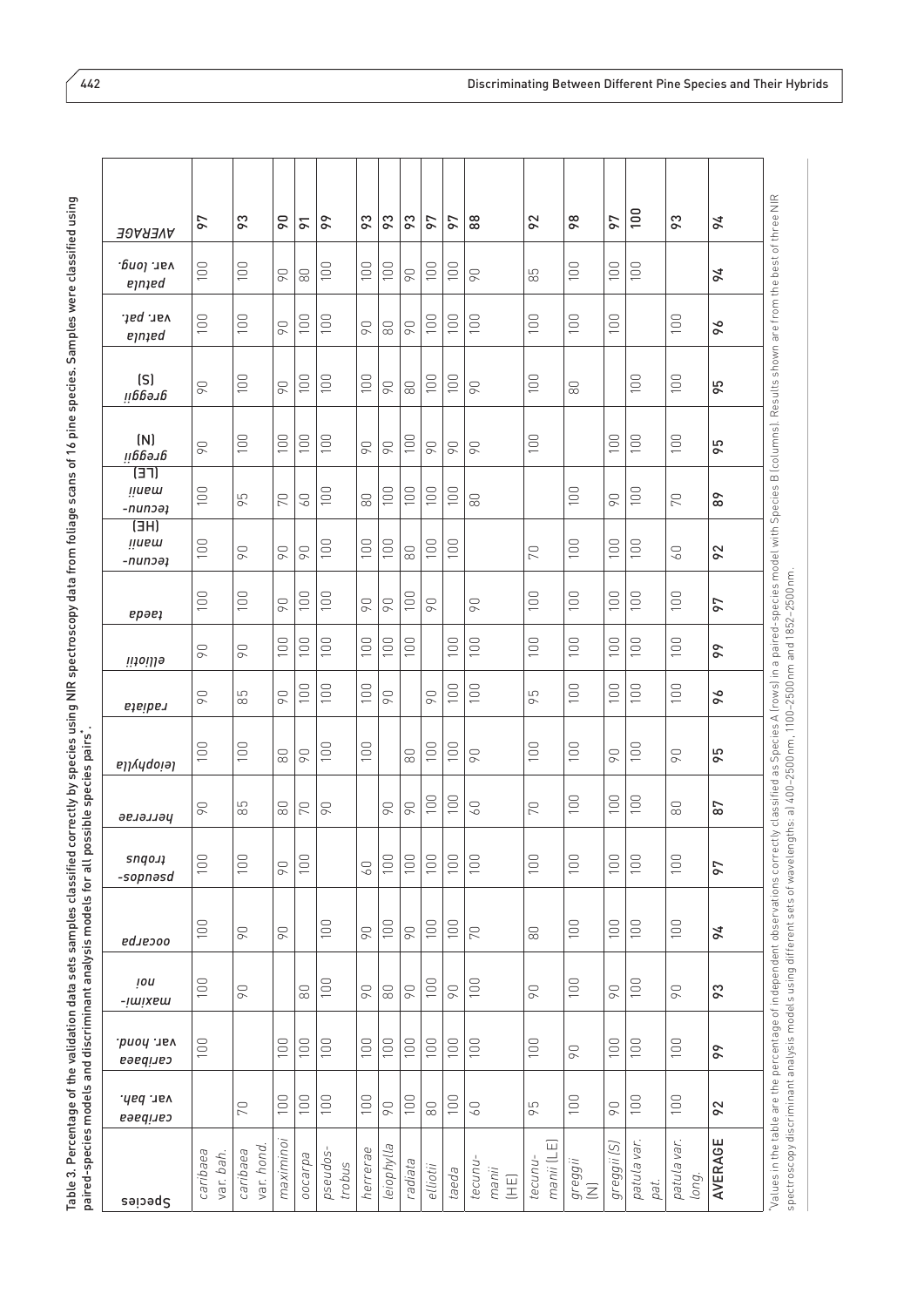| <b>Species</b>  | $PT \times PGS$ | PT         | <b>Species</b>  | $PT \times PGS$        | <b>PGS</b> |
|-----------------|-----------------|------------|-----------------|------------------------|------------|
| $PT \times PGS$ | 85              | 15         | PTxPGS          | 100                    | 0          |
| PT              | 0               | 100        | PGS             | 20                     | 80         |
|                 |                 |            |                 |                        |            |
| <b>Species</b>  | $PE \times PCH$ | <b>PCH</b> | <b>Species</b>  | <b>PE</b> × <b>PCH</b> | <b>PE</b>  |
| $PE \times PCH$ | 100             | 0          | $PE \times PCH$ | 100                    | $\theta$   |
| PCH             | 0               | 100        | PE              | 20                     | 80         |
|                 |                 |            |                 |                        |            |
| <b>Species</b>  | PPP×PTLE        | <b>PPP</b> | <b>Species</b>  | <b>PPP</b> × PTLE      | PTLE       |
| PPP × PTLE      | 100             | 0          | PPP × PTLE      | 100                    | $\Omega$   |
| PPP             | 30              | 70         | PTLE            | 20                     | 80         |

Table 4. Percentage of simulated hybrids and pure pine species classified correctly for six hybrid-species combinations\* using NIR data from foliage scans and discriminant analysis.†

\* Hybrid-species abbreviations are as follows:

*PT*×*PGS*=*P. taeda*×*P. greggii* (S), *PT*=*P. taeda*, *PGS*=P. *greggii* (S)

*PE*×*PCH*=*P. elliotti*i×*P. caribaea* var. *hondurensis*, *PE*=*P. elliottii*, *PCH*=*P. caribaea* var. *hondurensis*

*PPP*×*PTLE*=*P. patula* var. *patula*×*P. tecunumani* LE, *PPP*=*P. patula* var. *patula*, *PTLE*=*P. tecunumanii* (LE)

†Values in the table are the percentage of independent observations correctly classified as Species A (rows) in a paired-species model with Species B (columns). Results shown are from the best of three NIR discriminant analysis models using different sets of wavelengths: a) 400–2500nm, 1100–2500nm and 1852×2500nm.

Figure 1 presents the wavelength loadings for the first principal component of three different species pairs. The first principal component explained 75% of the variation in the spectral dataset for the *P. patula* var. *patula* and *P. tecunumanii* (LE) dataset, 70% of the variation for *P. taeda* and *P. greggii* var. *australis* and 47% for *P. elliottii* and *P. caribaea* var. *hondurensis.* The loadings were very similar for all three pairs of species, with peaks with high (absolute value) loadings around 1320 nm, 1460 nm, 1866 nm, 1932 nm, 2108 nm and 2490nm (Table 5). Data relating band position and chemical bonds and structures have been compiled for a wide array of forage and agricultural products $33$  and these may have relevance to the ground foliage samples used in this study. Wavelength 1460nm is associated with N–H stretch and urea and 1860 nm is associated with C–Cl bonds. Wavelengths 1930nm and 2100nm have been associated with starch and cellulose and wavelength 2488nm is associated with C–H and C-C stretching and cellulose.<sup>33</sup> In studies on wood samples, wavelengths 2110nm and 2491nm have been associated with cellulose.34 There were some regions where the loadings were somewhat different for the three pairs of species, specifically around 1100nm, 1730nm and 2320nm. However, the loadings were not particularly high in any of these regions for any of the three datasets, with the absolute values of the loading less than 0.05 for all wavelengths.

Stepwise discriminant analyses was used to identify the five best wavelength models for each of the three paired-species datasets and the wavelengths selected were rather different for the three datasets (Table 5). All five-wavelength discriminant models were nearly as accurate as the corresponding models using all wavelengths, in terms of correctly classifying independent samples (results not shown). For *P. elliottii* and *P. caribaea* var. *hondurensis*, four of the five selected wavelengths were in the region 1704 nm to 1746 nm (Table 5). In contrast, for *P. patula* var. *patula* and *P. tecunumanii*, none of the wavelengths chosen were in that region (1172 nm, 1206 nm, 1416 nm, 1960 nm and 2264 nm). The *P. taeda* and *P. greggii* var. *australis* model did have one wavelength similar to the *P. patula* var. *patula* and *P. tecunumanii* data set (1414nm and 1416nm, respectively), but the other four wavelengths chosen (2042 nm, 2198 nm, 2310 nm and 2312 nm) were not similar to either of the other two datasets. Interestingly, some of the wavelengths selected for the models (2042nm and 2444nm) do not yet have characteristic bonds or chemical components associated with them in the forage $^{33}$  or wood $^{34}$  literature.

## **Discussion**

The results of this study indicate that discrimination among pure pine species is possible using ground-dried pine needles and near infrared spectroscopy techniques. There were 20 independent observations in a validation data set for each of the 120 paired-species models and these 2400 observations were classified with 94% accuracy. For the six species-simulated hybrid data sets, there were a total of 120 independent validation observations that were classified with 90% accuracy.

The difficulty in accurately classifying closely related species or varieties (for example *P. tecunumanii* LE vs *P. tecunumanii* HE, with only 75% accuracy) might suggest that it will be more difficult to build NIR models to clearly distinguish between a pure species and a hybrid. However, many hybrid combinations would presumably be between more distantly related pine species, making the foliar chemical profile of the hybrid relatively distinct from the pure species. Furthermore, if a tree breeder was working with a particular hybrid on an operational scale where an NIR verification model would be useful, this would justify more comprehensive efforts to build a specific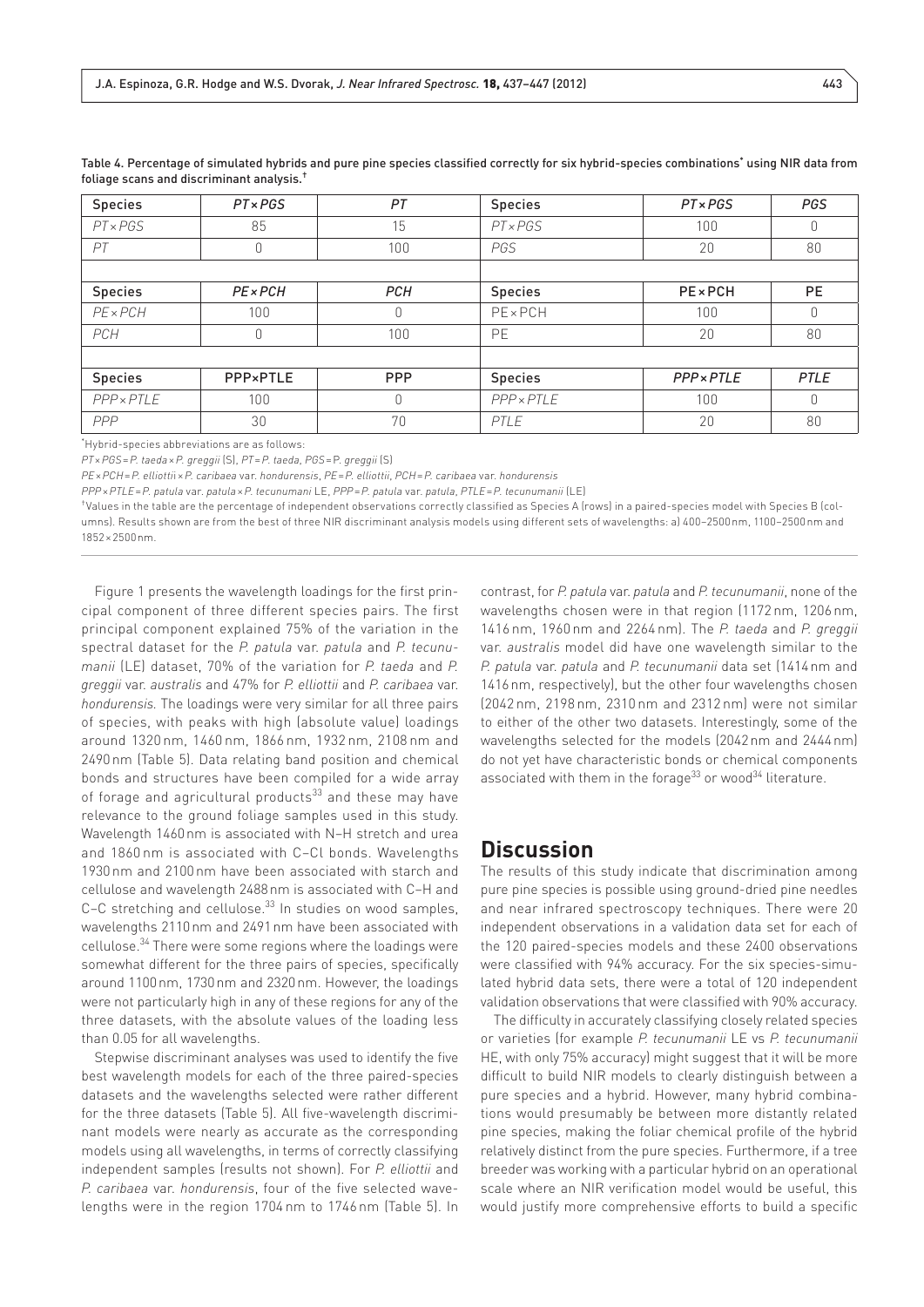

species datasets *(P. elliottii* and *P. caribaea* var. *hondurensis*, *P. patula* var. *patula* and *P. tecunumanii* (LE), *P. taeda* and *P.*

model rather than the one used in this study. Larger calibration sets (i.e. more samples) would likely produce a more robust classification model that would increase accuracy and would also allow a more comprehensive effort to optimise the wavelengths and/or data transformations used in the model.

There were 120 different paired-species models in this study and it was not feasible to examine all of them in detail. For the three paired-species datasets examined, the overall variation in the spectral data appeared similar, based on the wavelength loadings of the first principal component. However, the stepwise discriminant analyses identified very different sets of wavelengths as important. These results suggest that withinspecies variation in NIR spectra is rather large and that the between-species differences are relatively small and subtle. Overall, it is difficult to say exactly what chemical constituents and/or NIR wavelengths are most critical to distinguish among species, but it seems likely that these will differ depending on the species pair. It is known that pine species vary in chemical composition of their wood. For example, there is a large difference in the average lignin content of wood of *P. taeda* (29%) versus *P. maximinoi* (25%).<sup>27</sup> The types and quantities of hemicellulose sugars (for example, [xylan](http://en.wikipedia.org/wiki/Xylan" \o "Xylan), glucuronoxylan, [arabinoxylan,](http://en.wikipedia.org/wiki/Arabinoxylan" \o "Arabinoxylan) [glucomannan](http://en.wikipedia.org/wiki/Glucomannan" \o "Glucomannan) and [xyloglucan](http://en.wikipedia.org/wiki/Xyloglucan" \o "Xyloglucan)) could also vary among species. If these kinds of differences occur in foliage, they should be detectable by NIR spectroscopy. In addition, taxonomists have long noted differences among pine species in monoterpene composition, specifically the presence or absence and relative amounts of various

monocyclic and bicyclic terpenes, diterpenes, alkanes, aldehydes and esters.38 For some of the paired-species data sets, these kinds of differences would discriminate between species and probably would be recognised by using NIR spectroscopy In addition to monoterpene composition, different species can have very distinct nutrient profiles in their foliage, even when grown in the same environment (i.e. common-garden type experiments). This has been seen for seedlings growing in nursery conditions<sup>39,40</sup> and in older trees growing in field conditions. For example, plantings of *P. maximinoi* and *P. tecunumanii* grown next to each other in the Mpumalanga province of South Africa had distinctly different nutrient profiles (Camcore, unpublished data).

Although the simulated hybrids created in this study using 50 : 50 mixtures of needles could differ greatly from natural hybrids (biochemically and genetically), the high accuracy values obtained in this initial study (94% overall in the pure species study and 90% overall in the simulated hybrid study) suggest that there might be sufficient spectral differences among pure pine species and hybrids that NIR spectroscopy could be used to verify putative hybrids. We are currently testing NIR techniques on putative hybrids created by controlled pollination from known parents in seed orchards. Prior to the NIR assessment, seed lots will be verified for hybridity using species-specific SNP markers.<sup>16-17</sup>

The Central American and Mexican pines are known to naturally hybridise in areas where their geographic ranges overlap with related species<sup>41</sup> and admixtures of two species can be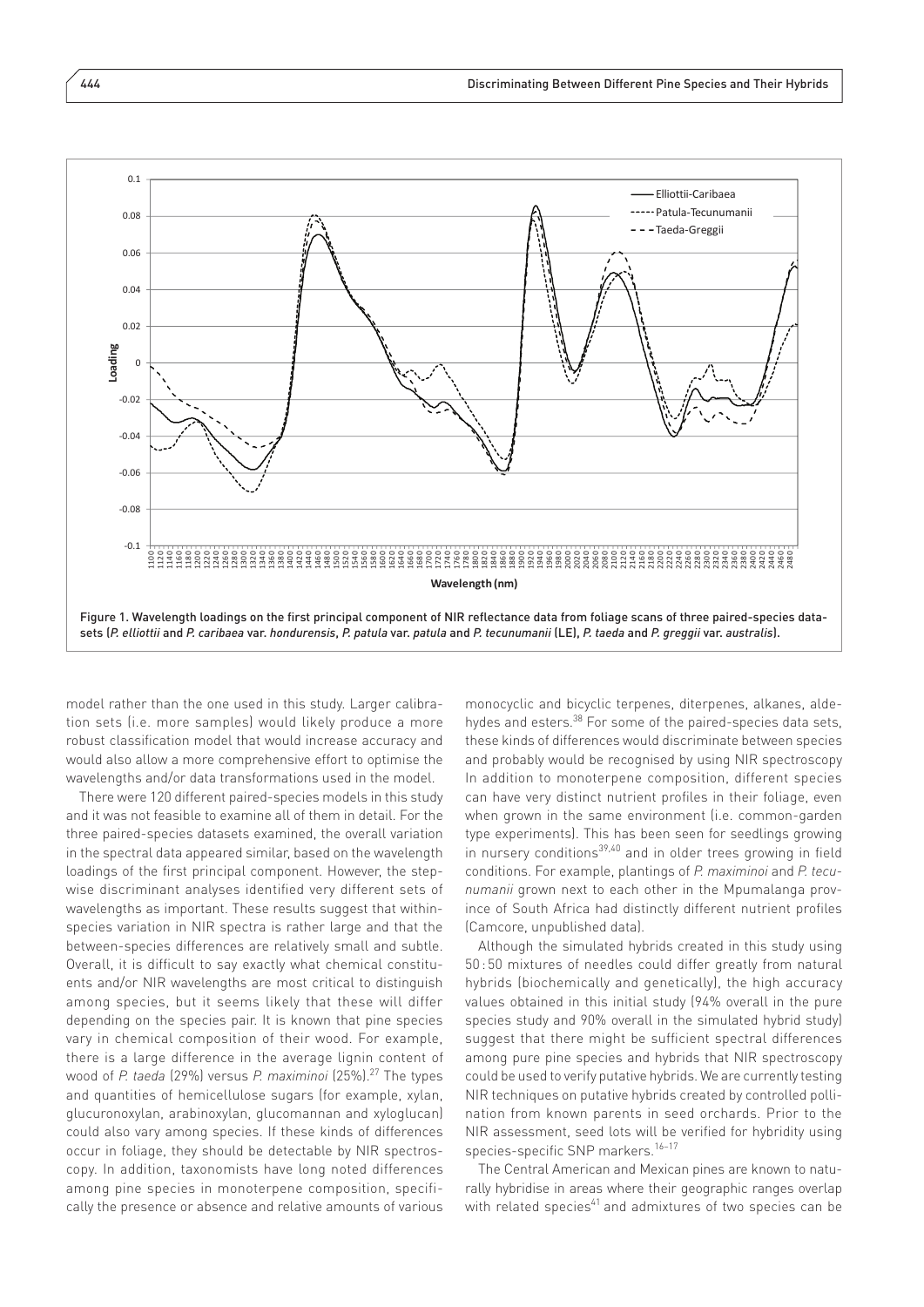| <b>Dataset</b>        | Wavelength | Nearest wavelength and characterisation |                         |           |  |  |  |  |
|-----------------------|------------|-----------------------------------------|-------------------------|-----------|--|--|--|--|
|                       | (nm)       | Wavelength, bond vibration              | Component               | Reference |  |  |  |  |
| P. elliottii and      | 1704       | @ 1705, C-H stretch first overtone      | $\cdot$ CH <sub>3</sub> | 33        |  |  |  |  |
| P. caribaea var.      |            | @1703, C-H stretch first overtone       | "CH2, cellulose         | 34        |  |  |  |  |
| hondurensis           | 1718       | @1720, C-H stretch first overtone       | Lignin, hemi.           | 34        |  |  |  |  |
|                       | 1724       | @1725, C-H stretch first overtone       | $\cdot$ CH <sub>2</sub> | 33        |  |  |  |  |
|                       |            | @1724, C-H stretch first overtone       | hemicellulose           | 34        |  |  |  |  |
|                       | 1746       | @1740, S-H stretch first overtone       | $-SH$                   | 33        |  |  |  |  |
|                       | 2444       |                                         |                         |           |  |  |  |  |
| P. patula var. patula | 1172       | @1170, C-H second overtone              | $HC = CH$               | 33        |  |  |  |  |
| and                   |            | @1170, C-H, HC=CH stretch second        | lignin                  | 34        |  |  |  |  |
| P. tecunumanii (LE)   |            | overtone                                |                         |           |  |  |  |  |
|                       | 1206       | @1215, C-H second overtone              | $\cdot$ CH <sub>2</sub> | 33        |  |  |  |  |
|                       | 1416       | @1415, C-H combination                  | $\cdot$ CH <sub>2</sub> | 33        |  |  |  |  |
|                       |            | @1417, C-H combination                  | aromatic                | 33        |  |  |  |  |
|                       |            | @1417, C-H stretch end first overtone   | lignin                  | 34        |  |  |  |  |
|                       | 1960       | @1960, O-H stretch/bend combination     | cellulose               | 33        |  |  |  |  |
|                       | 2264       | @2270, O-H stretch/C-H stretch com-     | cellulose               | 33        |  |  |  |  |
|                       |            | bination                                | cellulose               | 34        |  |  |  |  |
|                       |            | @2267, O-H stretch                      |                         |           |  |  |  |  |
| P. taeda and          | 1414       | @1415, C-H combination                  | $\cdot$ CH <sub>2</sub> | 33        |  |  |  |  |
| P. greggii var.       | 2042       |                                         |                         |           |  |  |  |  |
| australis             | 2198       | @2200, C-H stretch, C=O stretch         | lignin                  | 34        |  |  |  |  |
|                       | 2310       | @2310, C-H bend second overtone         | oil                     | 33        |  |  |  |  |
|                       | 2312       | @2310, C-H bend second overtone         | oil                     | 33        |  |  |  |  |

Table 5. First five wavelengths chosen in a stepwise discriminant analysis for three paired-species datasets, using NIR spectra from scans of ground foliage.

as high as 20%.<sup>30</sup> On occasions, these putative hybrids are observed in field trials intermixed with the pure species. We would like to determine the reliability of NIR spectroscopy to classify trees in genetic field trials when crown architecture and needle morphology suggest that natural hybrids are intermixed with the pure species. NIR spectroscopy should be able to verify if trees with atypical morphology are true hybrids, assuming that a spectral database of both pure parental species exists. However, an important question is whether NIR assessments of parental species and putative hybrids must be based on needle samples taken from trees of approximately the same age growing in similar environments, or whether a more robust model based on samples from many environments and ages could be developed. In this study, all the needle samples were taken from seedlings of the same age growing in the same greenhouse. Finally, another application of NIR spectroscopy might be in the area of pine taxonomy and evolution, especially if it is able to discern differences between species closely related by descent more efficiently than molecular approaches.

# **Conclusions**

It seems clear that NIR spectroscopy can be used to distinguish between pure pine species on the basis of dried foliage samples. NIR spectroscopy can also be used relatively successfully to distinguish between foliage samples from a pure species and a "simulated hybrid" (i.e. a mixture of foliage samples from the pure species and another species). These results suggest that NIR spectroscopy has the potential to distinguish between a pure species and a true hybrid. The ease of use and low cost of NIR spectroscopy makes this an attractive option for organisations working with a particular pine hybrid in an operational breeding and plantation program. Research is underway to further investigate this approach using foliage samples of true hybrids verified with molecular markers.

## **References**

- 1. H.S. Dungey, "Pine hybrids—a review of their use performance and genetics", *Forest Ecol. Manage*. 148, 243–258 (2001). doi: [10.1016/S0378-1127\(00\)00539-9](http://dx.doi.org/10.1016/S0378-1127%2800%2900539-9" \t "_blank)
- 2. A. Kanzler, K. Payn and A. Nel, "Performance of two *Pinus patula* hybrids in southern Africa, *South. Forests: J. Forest Sci.* 74, 19–25 (2012).
- 3. C. Snedden and K. Eatwell, "Addressing the challenges of a changing environment through a breeding programme for pine hybrids: A note on reported survival in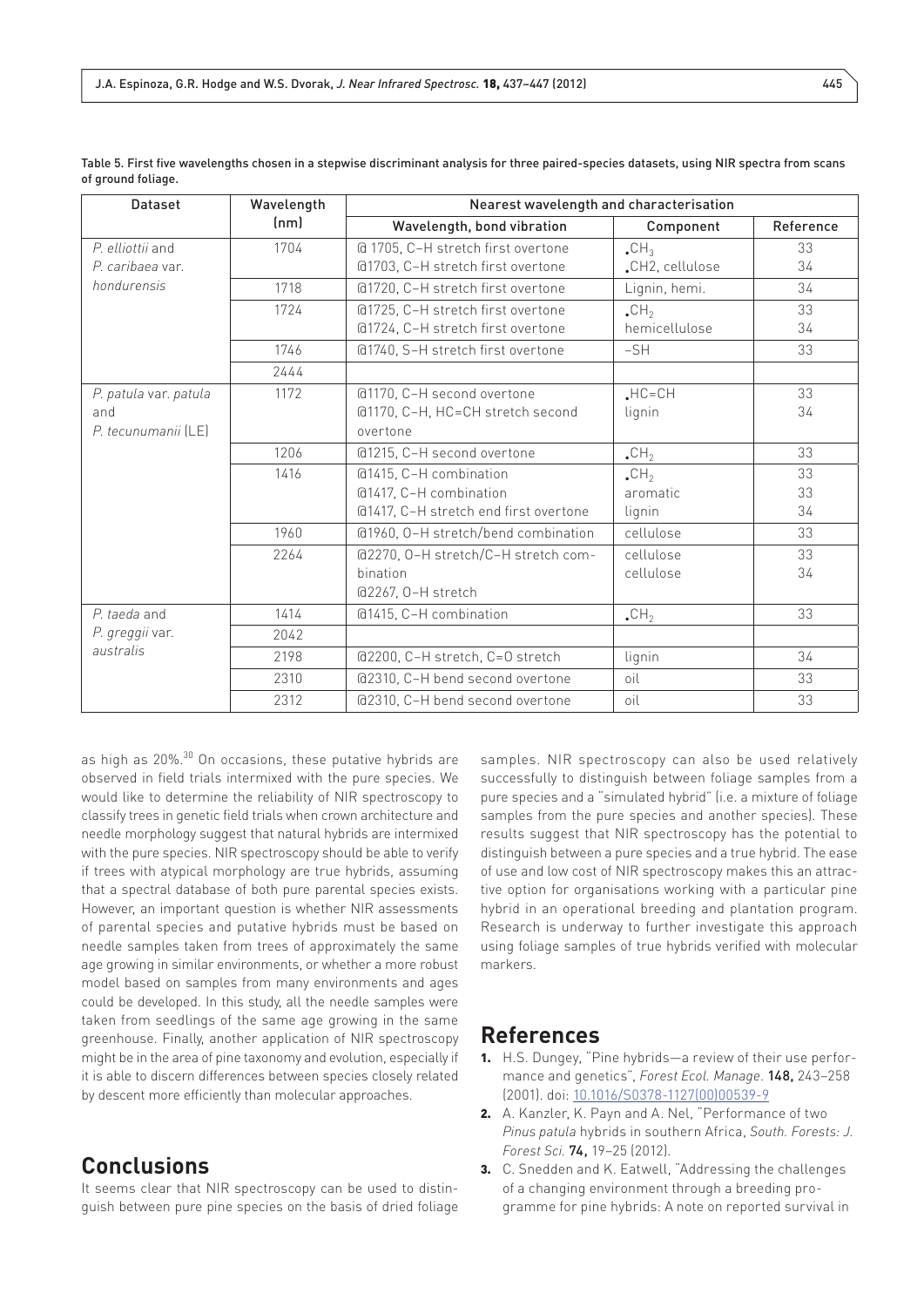*P. tecunumanii* provenances and hybrid development", *HeartWood* 3, 4–6 (2009).

- 4. Camcore, *2009 Annual Report*. Camcore, NC State University, Raleigh, NC. USA, pp. 44 (2009).
- 5. Camcore, *2010 Annual Report*. Camcore NC State University, Raleigh, NC, USA, pp. 46 (2010).
- 6. W.S. Dvorak, "The strategic importance of applied tree conservation programs to the forest industry in South Africa", *South. Forests: J. Forest Sci*. 74, 1–6 (2012). doi: [10.2989/20702620.2012.683635](http://dx.doi.org/10.2989/20702620.2012.683635" \t "_blank)
- 7. G.R. Mitchell, E.T. Steenkamp, T.A. Coutinho and M.J. Wingfield, "The pitch canker fungus, *Fusarium circinatum*: implications for South African forestry", *South. Forests* 73, 1–13 (2011). doi: [10.2989/20702620.2011.574828](http://dx.doi.org/10.2989/20702620.2011.574828" \t "_blank)
- 8. M. Hunt, S. Trueman and A. Rasmussen, "Indole-3 butyric acid accelerates adventitious root formation and impedes shoot growth of Pinus elliottii var. elliottii ×P. *caribaea* var. *hondurensis* cuttings", *New Forests* 41, 349–360 (2011). doi: [10.1007/s11056-010-9227-7](http://dx.doi.org/10.1007/s11056-010-9227-7" \t "_blank)
- 9. B.S. Baltunis, D.A. Huber, T.L. White, B. Goldfarb and H.E. Stelzer, "Genetic analysis of early field growth of loblolly pine clones and seedlings from the same fullsib families", *Can. J. Forest Res*. 37, 195–205 (2007). doi: [10.1139/x06-203](http://dx.doi.org/10.1139/x06-203" \t "_blank)
- 10. C.L. Rosier, J. Frampton, B. Goldfarb, F.A. Blazich and F.C. Wise, "Improving the rooting capacity of stem cuttings of virginia pine by severe stumping of parent trees, *South. J. Appl. For*. 30, 172–181 (2006).
- 11. J. Frampton, F. Isik and B. Goldfarb, "Effects of nursery characteristics on field survival and growth of loblolly pine rooted cuttings, *South. J. Appl. For*. 26, 207–213 (2002).
- 12. M.T. Conkle, "Isozyme variation and linkage in six conifer species", in, *Proceedings of Symposium on Isozymes of North America Forest Tree and Forest Insects*. USDA Foresdt Services, Berkeley, CA, USA, pp. 11–17 (1981).
- 13. J. Chen, C.G. Tauer, B. Guihua, H. Yinghua, M.E. Payton and A.G. Holley, "idirectional introgression between *Pinus taeda* and *Pinus echinata*: evidence from morphological and molecular data", *Can. J. Forest Res*. 34, 2508–2516 (2004). doi: [10.1139/x04-134](http://dx.doi.org/10.1139/x04-134" \t "_blank)
- 14. C. Plomion, N. Bahrman, C.E. Durel and D.M. O'Malley, "Genomic mapping in *Pinus pinaster* (maritime pine) using RAPD and protein markers, *Heredity* 74, 661–668 (1995). doi: [10.1038/hdy.1995.90](http://dx.doi.org/10.1038/hdy.1995.90" \t "_blank)
- 15. B.J. Furman, D. Grattapaglia, W.S. Dvorak and D.M. O'Malley, "Analysis of genetic relationships of Central American and Mexican pines using RAPD markers that distinguish species", *Mol. Ecol*. 6, 321–331 (1997). doi: [10.1046/j.1365-294X.1997.00183.x](http://dx.doi.org/10.1046/j.1365-294X.1997.00183.x" \t "_blank)
- 16. G.F. Khan, *Single Nucleotide Polymorphism Discovery in Pines (Pinus) Species for Hybrid Analysis*. MSc. Thesis NC State University, Raleigh, USA, pp. 102 (2010).
- 17. J.P. Jimenez Madrigal, *Tropical Pine Hybrid Verification using Single Nucleotide Polymorphisms (SNPs) Marker Tecnology: Case Studies and Applications to the Forestry*

*Industry*. MSc. Thesis, NC State University, Raleigh, NC. USA, pp. 52 (2011).

- 18. H. Budak, Y. Bölek, T. Dokuyucu and A. Akkaya, "Potential uses of molecular markers in crop improvement", *KSU J. Sci. Eng*. 7, 75–79 (2004).
- 19. M.D. Atkinson, A.P. Jervis and R.S. Sangha, "Discrimination between *Betula pendula*, *Betula pubescens* and their hybrids using near-infrared reflectance spectroscopy", *Can. J. of For.Res*. 27, 1896–1900 (1997).
- 20. J.R. Humphreys, J.M. O'Reilly-Wapstra, H.J.L. Harbard, N.W. Davies, A.R. Griffin, G.J. Jordan and B.M. Potts, "Discrimination between seedlings of *Eucalyptus globulus*, *E. nitens* and their F1 hybrid using near-infrared reflectance spectroscopy and foliar oil content", *Silvae Genetica* 57, 262–269 (2008).
- 21. W.J. Foley, A. McIlwee, I. Lawler and L. Aragones, "Ecological applications of near infrared reflectance spectroscopy—a tool for rapid, cost-effective prediction of the composition of plant and animal tissues and aspects of animal performance", *Oecologia* 116, 293–305 (1998). doi: [10.1007/s004420050591](http://dx.doi.org/10.1007/s004420050591" \t "_blank)
- 22. C.A. Wessman, J.D. Aber, D.L. Peterson and J.M. Melillo, "Foliar analysis using near infrared reflectance spectroscopy", *Can. J. For. Res*. 18, 6–11 (1988). doi: [10.1139/](http://dx.doi.org/10.1139/x88-002" \t "_blank) [x88-002](http://dx.doi.org/10.1139/x88-002" \t "_blank)
- 23. L.R. Schimleck, P.D. Kube, C.A. Raymond, A.J. Michell and J. French, "Extending near infrared reflectance (NIR) pulp yield calibrations to new sites and species", *J. Wood Chem. Technol*. 26, 299–311 (2006). doi: [10.1080/02773810601076683](http://dx.doi.org/10.1080/02773810601076683" \t "_blank)
- 24. C.R. Mora, L.R. Schimleck, A. Clarke, III and R.F. Daniels, "Determination of basic density and moisture content of merchantable loblolly pine logs by near infrared spectroscopy", *J. Near Infrared Spectrosc*. 19, 391–399 (2011). doi: [10.1255/jnirs.947](http://dx.doi.org/10.1255/jnirs.947" \t "_blank)
- 25. G.M. Downes, R. Meder and C. Harwood, "A multi-site, multi-species near infrared calibration for the prediction of cellulose content in eucalypt woodmeal", *J. Near Infrared Spectrosc.* 18, 381–387 (2010). doi: [10.1255/](http://dx.doi.org/10.1255/jnirs.910" \t "_blank) [jnirs.910](http://dx.doi.org/10.1255/jnirs.910" \t "_blank)
- 26. L.R. Schimleck, G.R. Hodge and W. Woodbridge, "Toward global calibrations for estimating the wood properties of tropical, sub-tropical and temperate pine species", *J. Near Infrared Spectrosc.* 18, 355–365 (2010). doi: [10.1255/](http://dx.doi.org/10.1255/jnirs.900" \t "_blank) [jnirs.900](http://dx.doi.org/10.1255/jnirs.900" \t "_blank)
- 27. G.R. Hodge and W.C. Woodbridge, "Global near infrared models to predict lignin and cellulose content of pine wood", *J. Near Infrared Spectrosc*. 18, 367–380 (2010). doi: [10.1255/jnirs.902](http://dx.doi.org/10.1255/jnirs.902" \t "_blank)
- 28. R. Meder, D. Marston, N. Ebdon and R. Evans, Spatiallyresolved radial scanning of tree increment cores for near infrared predicition of microfibril angle and chemical composition, *J. Near Infrared Spectrosc*. 18, 499–505 (2010). doi: [10.1255/jnirs.903](http://dx.doi.org/10.1255/jnirs.903" \t "_blank)
- 29. W.S. Dvorak, A.P. Jordon, G.P. Hodge and J.L. Romero, "Assessing evolutionary relationships of pines in the Oocarpae and Australes subsections using RAPD